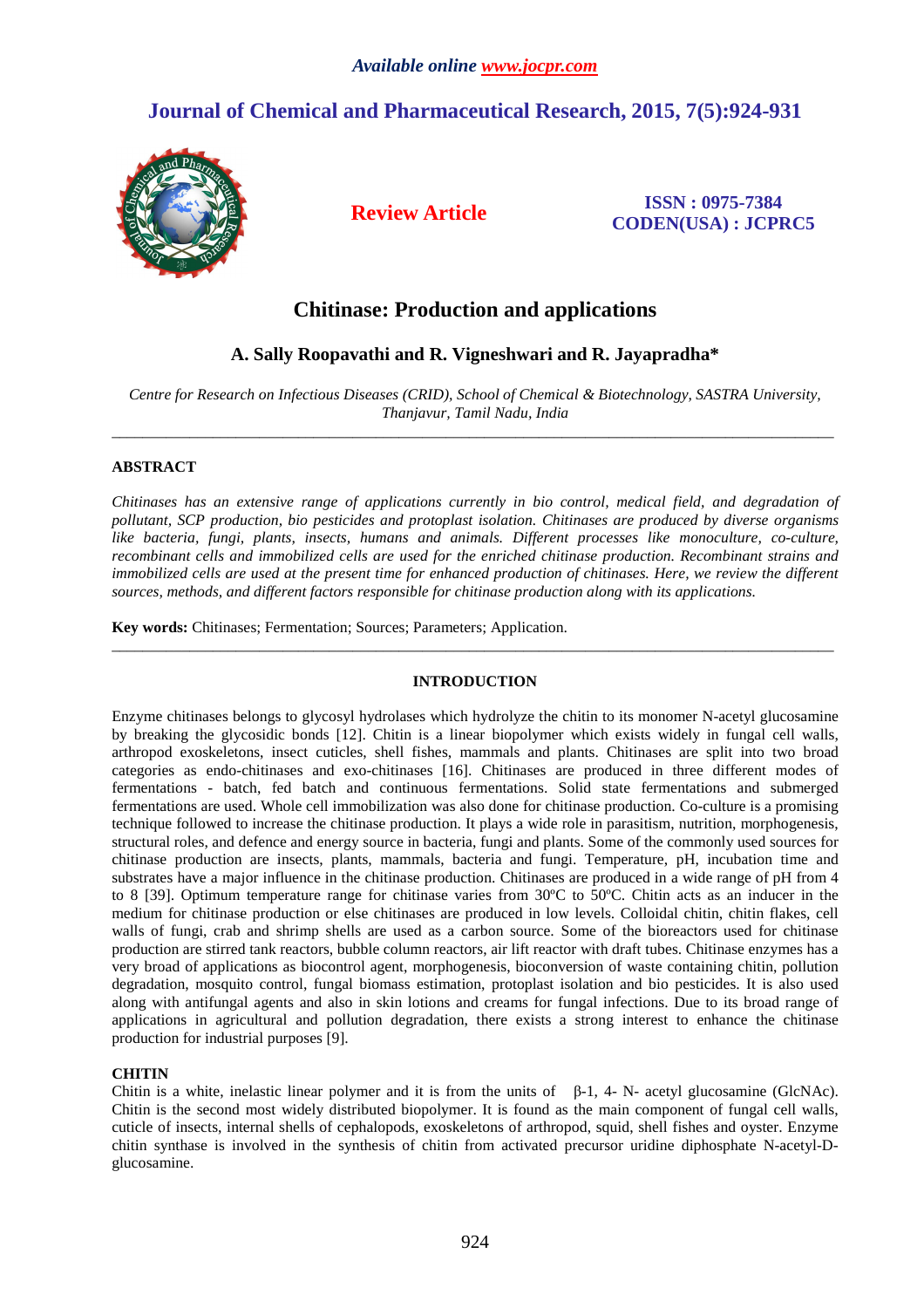X ray diffraction studies showed that it occurs in three different forms as  $\alpha$  chitin  $\& \beta$  chitin and γ chitin. Chains are arranged as anti-parallel and parallel monomers in α chitin and β chitin respectively. Α chitin is compact and tight and forms crystalline structure.β chitins are less stable and less abundant compared to α chitin because of the weak intermolecular forces due to the parallel arrangements of chains [28]. Structural component of fungal cell wall and many invertebrates are made up of  $\alpha$  chitin. Chitin also has a very broad range of applications in drug delivery, dietary fibres, waste water treatments and wound healing etc.75% of weights of the shell fish are considered as waste which contains almost 20% to 58% of chitin [16]. 80,000 metric tonnes of chitin were taken from marine waste per year. 20% to 40% of cell walls of fungi are made up of chitin [36].

*\_\_\_\_\_\_\_\_\_\_\_\_\_\_\_\_\_\_\_\_\_\_\_\_\_\_\_\_\_\_\_\_\_\_\_\_\_\_\_\_\_\_\_\_\_\_\_\_\_\_\_\_\_\_\_\_\_\_\_\_\_\_\_\_\_\_\_\_\_\_\_\_\_\_\_\_\_\_*

### **CHITINASES**

Bernard was the first person to observe chitinase [9]. Chitinases are glycosyl hydrolases which hydrolyze the chitins to it monomers by breaking the glycosidic bonds. Because of this nature, it is widely used in various biotechnological applications. Chitinases are divided into 2 broad categories: Endo-chitinases and Exo-chitinases. Chitinases are produced in all 3 different modes of fermentation *i.e.* batch, fed batch and continuous fermentation. Solid state fermentations are also used for the production of chitinases. Cell immobilization is the recent method used for the production of chitinase.

### **ROLES OF CHITINASES**

Chitinases are present widely in various organisms like viruses, plants, animals, fungi, bacteria, insects and it plays a diverse role in these organisms. Chitinases are involved in many physiological and bioconversion processes. It plays a major role in nutrition and parasitism in bacteria. In case of plants and vertebrates, it is involved in the defence mechanisms. Chitinases are involved in morphogenesis in invertebrates, protozoa and fungi. Baculoviruses also produces chitinases for pathogenesis. Chitotriosodase enzyme was also used as marker of lysosomal storage disorder. Chitinase enzyme also has activity in human serum too [36]. Chitinases play a major structural role in some fungi and arthropods than source of energy or defence part[39].

### **CHITINASES CLASSIFICATION**

Two broad categories of chitinases are endo-chitinases and exon-chitinases [16]. Endo-chitinases cleaves randomly at the internal sites of chitin and produces low molecular weight multimers such as chitotriose and chitotetraose. Exo-chitinases are further classified into 2 sub categories: chitobiosidases and 1-4-β glucosaminidases. The release of diacetylchitobiose which starts at the non-reducing end of chitin microfibril is catalysed by chitobiosidases. The oligomers obtained by endo-chitinases and chitobiosidases are cleaved by  $β-(1, 4)$  N-acetyl glucosaminidases.

Chitinolytic enzymes are grouped into glycosyl hydrolases families 18, 19 & 20 based on amino acid sequence similarity. Chitinases from family 18 and 19 use different mechanisms for hydrolysis. Family 18 use substrate assisted catalysis and family 19 use acid-base mechanisms [39].Bacteria, fungi, viruses, animals and plant chitinases are grouped under family 18. Plant chitinases and Streptomyces chitinases are grouped into family 19. Family 20 includes human and Streptomycetes. According to the N-terminal sequence, inducers, signal peptide, isoelectric pH, chitinases are classified into five different classes. Class I chitinases are found in plants. Class II are restricted to bacteria, fungi and plants. Class III are not similar in sequence with class I and class II. Class IV are similar in properties with class I but are considerably smaller. Class V chitinases are involved in interactions between plants and microbes [28].

### **SOURCES OF CHITINASES**

Chitinases are produced by diverse microorganisms from different environmental conditions.

*Bacillus amyloliquefaciens* SM3 was isolated from the marine soil collected from different beaches in Tamilnadu and it exhibited high chitinolytic activity in colloidal chitin agar. Using optimized conditions the chitinolytic activity increased to three folds than unoptimized conditions [6]. *Cellulosimicrobium cellulans* 191 was isolated from the alcoholic fermentation residues and checked for chitinolytic activity and enzyme produced was purified and applied for formation of protoplast and lysis of fungi [11]. *Aeromonas schubertii was* isolated from soil of south part of Taiwan using colloidal chitin medium and enquired its chitinolytic activity. The extracellular enzyme was purified and characterized [14]. *Microbispora sp.* V2 was isolated from a hot spring at Vrajreshwari near Mumbai using colloidal chitin agar. Thermophilic and acidophilic chitinase produced was purified and characterized [32].Marine *Streptomyces sp.* DA11 isolated from South China, found to be associated with sponge *Craniella australiensis* produced the enzyme chitinase and showed antifungal activities against *Aspergillus niger* and *Candida albicans*  [17].*Bacillus licheniformis* strain was isolated from the mushroom bed and the novel thermostable chitinase produced by ion exchange chromatography and molecular weight was detected by SDS PAGE as 22 kDa. This important enzyme could be used in the bioconversion of waste containing chitin [46].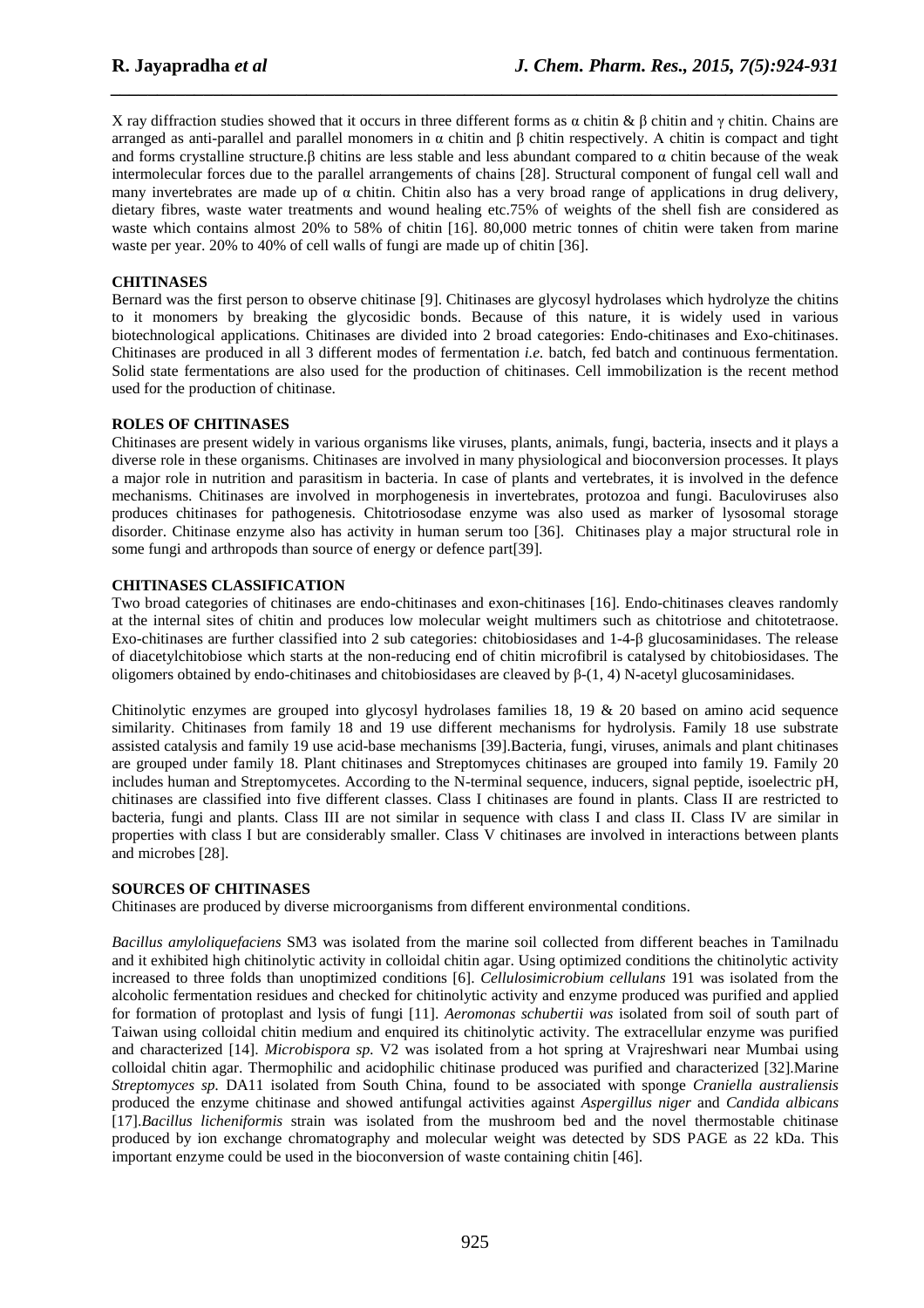### **INSECT CHITINASES**

The enzyme production in insects is regulated by hormones during the transformation of larvae[16].These enzymes act as degradative enzymes. Molecular weight of these chitinases varies from 40 to 80 kDa. Duringecdysis, the cuticle is degraded into chitooligosaccharides by endo-chitinases. Chitooligosaccharides are further hydrolysed to Nacetyl-glucosamine by exo-chitinases. This helps to synthesize a new cuticle. These chitinases plays a main role against their own parasite.

*\_\_\_\_\_\_\_\_\_\_\_\_\_\_\_\_\_\_\_\_\_\_\_\_\_\_\_\_\_\_\_\_\_\_\_\_\_\_\_\_\_\_\_\_\_\_\_\_\_\_\_\_\_\_\_\_\_\_\_\_\_\_\_\_\_\_\_\_\_\_\_\_\_\_\_\_\_\_*

### **PLANT CHITINASES**

Plant chitinases provides the ability of self defence against phytopathogens. According to the similarity in sequence, plant chitinases were divided into three classes and two additional classes have been found now. Class I chitinases consist of the sequence with a highly conserved main structure and an N-terminal Cys rich domain. Class II chitinases lack the Cys-rich domain but are structurally homologous to the main structure of class I chitinases. Class I, II, and IV enzymes can be included in family 19. Class III and V chitinases share no sequence homology with class I, II and IV enzymes, and belong to family 18, which includes most chitinases from bacteria. Chitinases and chitosanases belong to the PR proteins (pathogenesis related) [12]**.** Synthesis of these enzymes are induced when the plant are attacked by phytopathogens. These chitinases are induced by the growth regulators like ethylene which also acts as a pathogen bio control.

It also involves in the control of insect pests in transgenic plants. Molecular weight varies from 20 to 40 kDa[16]. Plant chitinases are tissue specific and are synthesized when they are induced by infection of phytopathogens[28]. Transgenic resistant plants were developed to induce the resistance against phytopathogens. They are also found in fungi *Trichoderma*, *Myrothecium,Penicillium*, *Beauveria*, *Lecanicillium*, *Neurospora*, *Lycoperdon*, *Aspergillus*, *Stachybotry, Conidiobolus*, *Metharhizium*, *Mucor* and *Agaricus.*More than ten isolates of *pseudomonas fluorescens* was isolated from barley and sugar beet rhizosphere and its antagonistic activity towards plant pathogens *Rhizoctonia solani* and *Pythium ultimum*, was described [33].

### **MAMMALIAN CHITINASES**

These chitinases belongs to the glycosyl hydrolases family 18. These enzymes are sub divided into chitinases like protein and true chitinases. True chitinases are involved in the chitin hydrolyzing activity but in case of chitinases like protein, they just involved only in binding of chitin. The latter do not have enzymatic activity [16].Chitotriosidase is a first human chitinase identified in gaucher patients. This enzyme is produced by macrophages and it has good antifungal properties. Chitinases were found even in human such as chitotriosidase and acidic mammalian chitinase [39].Humans express chitin degrading enzymes, known as chitinases but they don't biosynthesize.Two known human chitinases that have chitinolytic activity, acidic mammalian chitinase (AMCase) and chitotriosidase (CHIT-1), also many non- catalytically active chitinases called chi-lectins [45].

### **MICROBIAL CHITINASES**

Chitinase production from microorganisms is higher when compared to higher organisms [28].

### **Fungal chitinases**

Fungal chitinases belongs to family 18 and it consists of five domains namely N-terminal signal peptide region, chitin-binding domain, catalytic domain, C-terminal extension region, and serine/threonine-rich region. Last 3 domains are not necessary for chitin degrading activity and most chitinases lack these three domains. In fungi, chitinases play a major role in nutrition, morphogenesis and autolysis. Fungal chitinases are naturally inducible. NAG and Chitin acts as an inducers whereas glucose and other carbon sources acts as a repressor [8].Fungal strains *Trichoderma harzianum* and *Aspergillus niger* are also prospective chitinase-producing strains [39].

### **Bacterial Chitinases**

Based on the amino acid sequence of individual catalytic domains, bacterial chitinases are separated into three major subfamilies A, B, and C. Subfamily A chitinases have the presence of a third domain corresponding to the insertion of an  $\alpha+\beta$  fold region between the seventh and eighth  $(\alpha/\beta)8$  barrel [4]. Based on the molecular weight, chitinases are further classified into I, II, III, IV, V classes.Chitinases are widely distributed in bacteria such as *Streptomyces*, *Aeromonas, Chromobacterium, Klebsiella*, *Pseudomonas*, *Vibrio, Arthrobacter*, *Beneckea*, *Clostridium* and *Serratia*[39]*.* Family 19 are found recently in Actinobacteria species. Genus Streptomyces is a very good source of enzymes which are commercially produced and also a source of many novel bioactive compounds [27].Chitinolytic bacteria like *clostridium sp.* found in the feces of wild and domestic herbivores and also in the rumen fluids of cow. Molecular weight of chitinases varies from 20 to 80 kDa. Optimum pH and temperature varies from 5 to 8 and approximately 40º C respectively [2]**.**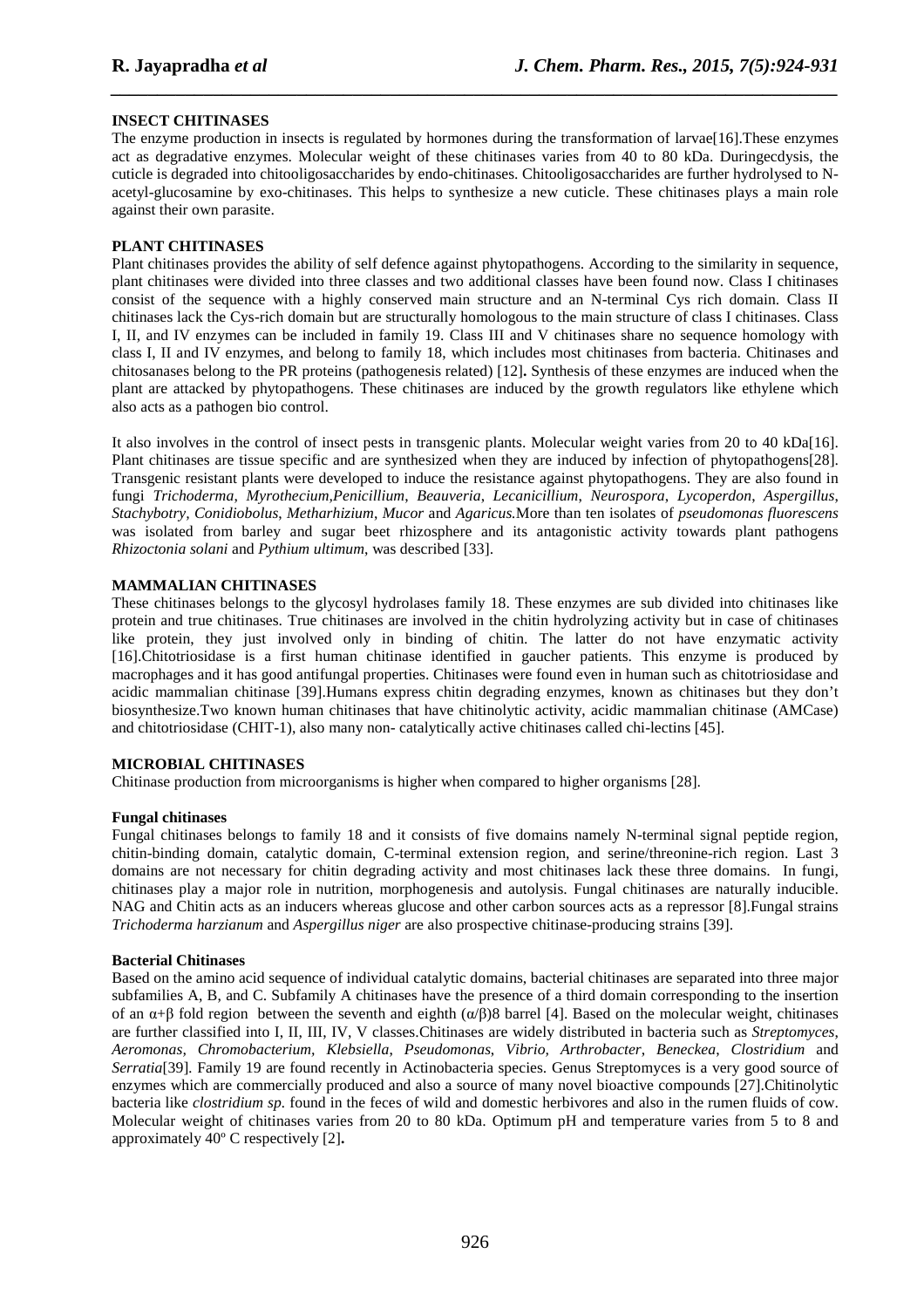### **CHITINASES PRODUCTION FROM** *Streptomyces sp.*

Actinobacteria from marine source are widely distributed in biotic sources such as fishes, molluscus, sponges, seaweeds, mangroves, in addition to seawater and sediments [26].

*\_\_\_\_\_\_\_\_\_\_\_\_\_\_\_\_\_\_\_\_\_\_\_\_\_\_\_\_\_\_\_\_\_\_\_\_\_\_\_\_\_\_\_\_\_\_\_\_\_\_\_\_\_\_\_\_\_\_\_\_\_\_\_\_\_\_\_\_\_\_\_\_\_\_\_\_\_\_*

*Streptomyces* sp. ANU 6277 was isolated from the laterite soil was investigated for chitinase production for submerged fermentation. 1% Chitin was used. Starch and yeast extract are good carbon and nitrogen source. Optimum temperature and pH for production was 35°C and 6 respectively. After purification by gel filtration, SDS PAGE displayed the molecular weight of chitinase as 45 kDa [31].*Streptomyces* sp. M-20 was isolated from the mangolian soil and the crude extract was purified and characterized. The molecular mass of chitinase was exhibited as 20 kDa by SDS PAGE [20]. *Streptomyces canus, Streptomyces pseudogriseolus* and *Micromonospora brevicatiana* were isolated from the marine sourceand optimized. *S. canus*and *M. brevicatiana* showed maximum activity from 40°C to 60°C and *S. pseudogriseolus* showed maximum activity from 40°C to 50°C. Optimum activity was at pH 8 [25]. Actinomycetes isolated from the cerrado soil in Brazil were tested for its endo-chitinolytic activity. Chitobiose and exo-chitinase was also detected. They were identified as *Streptomyces sp*. and it showed antagonistic activity against phytopathogenic fungi [13].*Streptomyces aureofaciens* CMUAc130, an endophytic actinomycetes isolated from the plant tissues like leaves, roots and stem of healthy plants. N -acetyl glucosamine alone does not induce the chitinase production but along with colloidal chitin increases the production of chitinase. Addition of starch, carboxy methyl cellulose and divalent cation like  $Mg^{2+}$  increases the chitinase production and activity[41].*Streptomyces tendae* was isolated from the saline soil in Riyadh city. The optimum parameter for chitinase production was found to be temperature 35°C and pH 8.5 incubation time as 3 days. HPLC was done to detect the presence of amino acids in enzymes[29].

Actinobacteria strains were isolated from the shrimp and crab shell disposable area was detected for its chitinolytic activity colloidal chitin agar medium. There is a possibility in future to use the strain in shrimp and crab waste management and recycling process and also in medical applications[21].

*Streptomyces sp*. MT7 was isolated from the loktak lake soil and it secretes three essential fungal cell wall lytic enzymes chitinase, β-1, 3- glucanase, and protease, and siderophores. It shows a broad range of activity against wood rotting fungi [30].*Streptomyces lydicus* WYEClO8 a broad range of antifungal bio control agent. optimum temperature for chitinase was 25°C to 30°C and highest enzyme activity was observed when colloidal chitin of 1% was used and strong repression was observed when glucose, arabinose, xylose, cellulose, raffinose was used [24].

### **PARAMETERS**

The production of chitinase from microbial sources must take into consideration of optimized pH, temperature, inoculum size, specific suitable substrates such as chitin and suitable mode of fermentations[29].*Serratia marcescens* QMB 1466 has a pH range of 4 to 7 and optimum temperature as 30º C [49]. Likewise, *vibrio alginolyticus* has a wide optimum pH range of 4 to 9 and optimum temperature for chitinase production is 40º C[50].Because of the crystalline structure of chitin, it needs a thermostable chitinase enzyme to degrade the 2 million tonnes of shells of shrimp and prawns wastes per year in some countries. *Streptomyces thermoviolaceus, Bacillus sp*. BG 11 and *Bacillus licheniformis* X-7u are thermophilic microorganisms which are major source for chitinase enzyme. Exo-chitinase which is thermostable was recovered from *Bacillus stearothermophilus* CH -4 from organic solid waste compost [15].Chitinases are stable up to 40º C and pH ranges from weakly acidic to weakly basic. Water insoluble chitin could be used as a matrix for purification of chitinase by affinity chromatography [39].

#### **SUBSTRATES USED**

During the process of chitinase production, chitin acts as an inducer and also as carbon and nitrogen source. To achieve the required quantity of chitinase, chitin must be added to the medium to induce the production or else it will be produced in very low quantity during growth.Like chitin, some of the other carbon sources for inducing chitinases production are chitobiose, chitooligosaccharides, glucosamine. Colloidalchitin and cell wall of fungi are also utilized as carbon source. It was reported that chitinase production was increased while using colloidal chitin [28].Presence of chitoligomers is necessary in the medium which can directly supply or through hydrolysis of colloidal chitin. Chitin powder and chitin flakes poorly induce the chitinase activity. Compared to colloidal chitin, lactic acid processed chitin induces chitinase better [39].Extracellular chitinases are strongly affected by components of the media like carbon source, nitrogen source, presence of salts, residues from agriculture such as wheat bran, rice bran. Whenglucose was used along with chitin, catabolite repression was observed [4].Actinomycetes and some microorganisms use shrimp shells as substrate for chitinase production where it utilizes shells more efficiently than colloidal chitin. *Pseudomonas sp.* and *bacillus sp.* effectively uses shrimp shells and wastes to produce chitinases. *Aspergillus* sp. produced more chitinases when it is grown in shrimp wastes compared to colloidal chitin medium.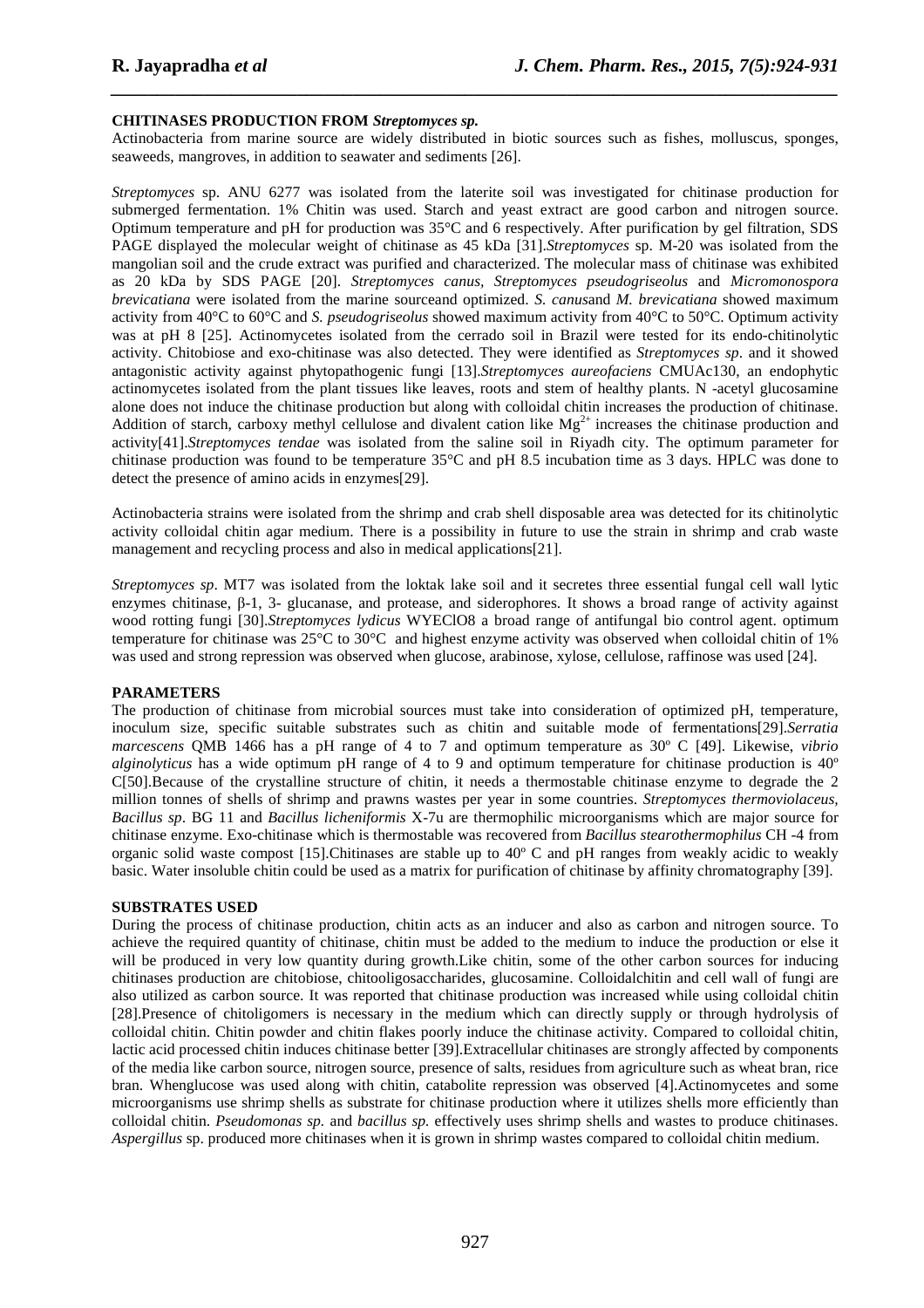### **MEDIUM OPTIMIZATION**

Statistical methodologies were applied to optimize the medium components for the production of chitinase by *Chitinolyticbacter meiyuanensis* SYBC-H1 isolated from soil. Compared to the unoptimized medium there was 15.5 folds increase in the production of chitinase in optimized media [18].*Lysinibacillus fusiformis B-CM18* was isolated from chick pea rhizosphere was investigated for its chitinase production and also required parameters were optimized by response surface methodology. There was an increase in the chitinase production of 56.1 fold with optimized conditions [38].

*\_\_\_\_\_\_\_\_\_\_\_\_\_\_\_\_\_\_\_\_\_\_\_\_\_\_\_\_\_\_\_\_\_\_\_\_\_\_\_\_\_\_\_\_\_\_\_\_\_\_\_\_\_\_\_\_\_\_\_\_\_\_\_\_\_\_\_\_\_\_\_\_\_\_\_\_\_\_*

### **FERMENTATION**

Chitinases are produced by batch, fed batch and continuous fermentation [4].

#### **MONOCULTURE**

It is difficult to compare the chitinase production in literatures because there is not any standard combined method to detect the chitinase activity since there are different ways to hydrolyse the source of chitinase [39].Some of the bio reactors are used to produce chitinases in liquid medium. They are stirred tank reactors, air lift reactors, bubble column reactors, air lift with net draft tube. High agitation rates create a shear stress condition in stirred tank reactors. This affects the chitinase production and this can be overcome by using airlift bioreactors. Very good option to increase the chitinase production is switching to continuous cultivation mode. Production and activity of chitinase was increased when stirred tank reactor was used with continuous mode for cultivation. Live immobilized cells are used to reduce the cost in stirred tank reactors.The novel self-directing non-statistical optimization of parameters for the production of extracellular chitinase was done in batch mode by using *Trichoderma harzianum.*  The enzyme activity of an extracellular chitinase was increased to 0.384 U after optimization of suitable grouping of parameters [10]*.* Production of chitinase by continuous mode of fermentation by using *Paenibacillus sp.* CHE-N1 in a membrane bioreactor was studied. Crab shell chitin powder was used as a media source. Enzyme activity of chitinase in membrane reactors was 78 % higher than batch mode of operation [19]. The investigation for production of chitinase by *Verticillium lecanii* in submerged fermentation using both shaker flasks and large scale bioreactors were studied. Enzyme activity in shaker flasks was 9.95 mU/ml. The chitinase activity was 18.2 mU/ml with 5 litre stirred tank bioreactors and with 30 litre airlift bioreactor the activity of enzyme was increased to 19.9 mU/ml [23]. *Beauveria bassiana*, a chitin degrading fungi which was isolated from the sediments of sea water was optimised for the optimum process parameters using wheat bran as a substrate in solid state fermentations. The maximum yield of chitinase from marine fungus is 246.6 U/g of dry substrate [40]. Production of chitinase from isolates of soil which is rich in chitin from drying fields of shrimp was studied. The production of chitinase from two isolates of *Penicillium chrysogenum* was optimized and yield of two isolates were 3809 U/g dry substrate and 2516 U/g dry substrates respectively [35]. Solid substrate fermentation has recently gained importance for the production of microbial enzymes due to several economic advantages over conventional submerged fermentation. Wheat bran with crude chitin flakes was used as a substrate for the production of extracellular chitinase by *Penicillium aculeatum* NRRL 2129 in solid state fermentation [1].

### **CO-CULTURE**

Microorganisms are found to be more efficient when they are allowed to grow together with other microorganisms of same or different species [43].The best part in co-culture is precise quality control and better yield of the product can be achieved with low cost management by utilizing cheaper substrates. Many enzymes like cellulases, ligninases, amylases, laccases, lipases, xylanases are produced in higher amounts by using co-culture. In case of chitinase enzyme, to the best of my knowledge there was not any previous reports on the production of chitinases using co-culture.

### **PRODUCTION OF CHITINASE ENZYME BY RECOMBINANT MICROORGANISMS**

In fermentation process, there was an enhanced production of desired products by using recombinant microorganisms [9]. Recombinant *E.coli* holding a chitinase gene from *Aeromonas hydrophilia* for enhanced production of chitinase [3]. IPTG is used to induce the chitinase expression. Production of chitinase enzyme was non-growth associated.

#### **NOVEL IMMOBILIZATION IN THE PRODUCTION OF CHITINASE**

It is a novel method for the production of chitinases. *Micromonospora chalcae* was used both in free and immobilized form [9]. It was immobilized using calcium alginate with chitin. Chitinase production in immobilized cells was 0.9 U and its activity lasts for long time but in free cells maximum activity was 0.6 U and its activity decreased after three days [34]. Chitinase production from *Wasabia japonica* cells was immobilized on double layered gel fibres. The concentration of chitin must be maintained below 2 U to avoid product inhibition so that 80% maximum chitinase production can be attained [42]. *Pseudomonas aeruginosa* K-187 isolated from soil of Taiwan was grown in medium containing shrimp and crab shells powder. This strain was immobilized on a polymeric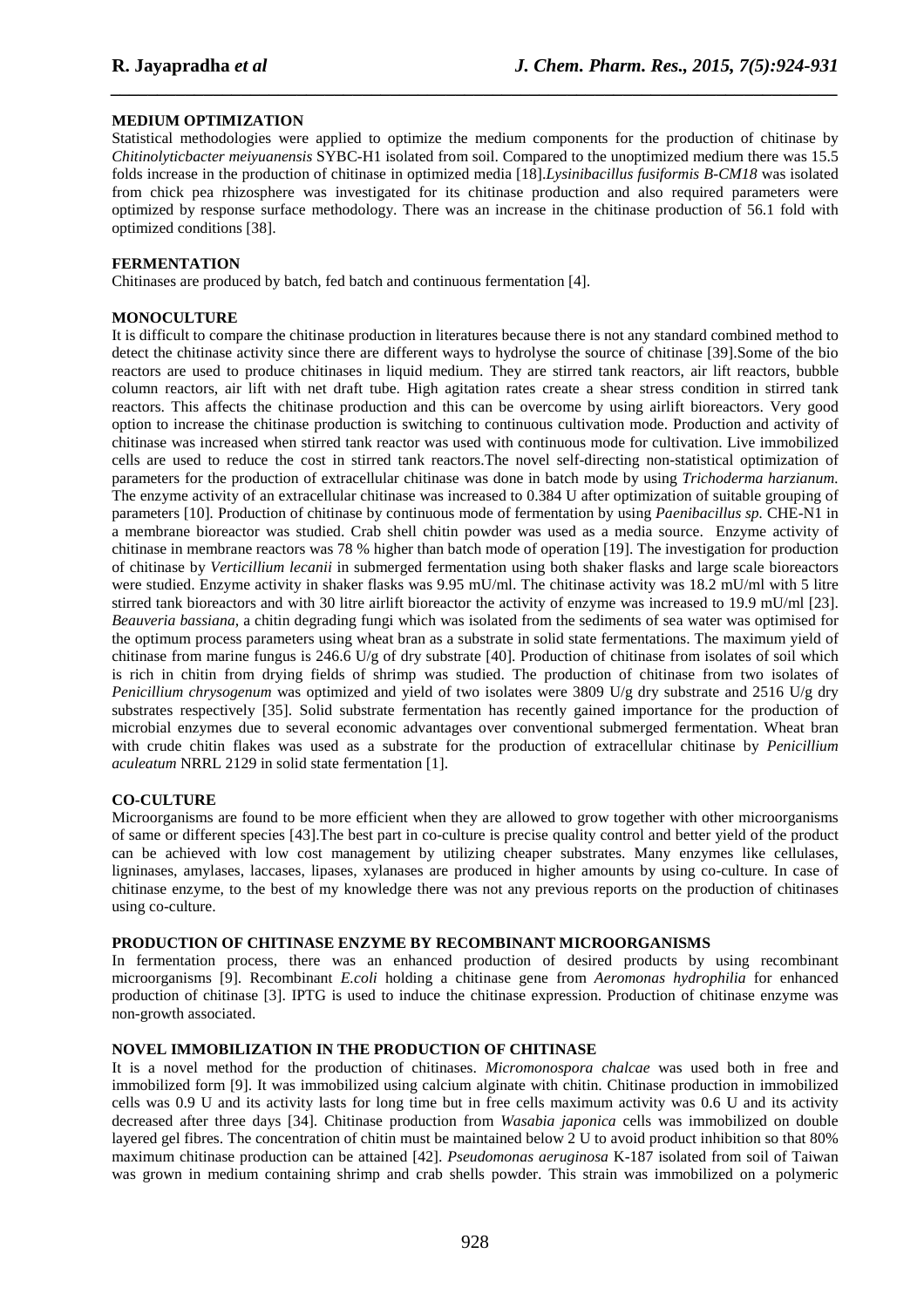support which has 99% efficiency of immobilization. Immobilized chitinase holds on its 70% activity after 10 batches of chitin degrading activity [47].

*\_\_\_\_\_\_\_\_\_\_\_\_\_\_\_\_\_\_\_\_\_\_\_\_\_\_\_\_\_\_\_\_\_\_\_\_\_\_\_\_\_\_\_\_\_\_\_\_\_\_\_\_\_\_\_\_\_\_\_\_\_\_\_\_\_\_\_\_\_\_\_\_\_\_\_\_\_\_*

### **APPLICATIONS**

Major application includes photographic products, cements, chelating agents of heavy metals, cosmetics [15].In most cases, chitinases from bacterial source acts as a fungicidal compound. Actinomycetes also display strong fungicidal properties. *S. griseus, Streptomyces halstedii,* and *S. cavourensis* produce highly active antifungal CHIs, which suggests the opportunity of using them as agents for biological protection of crops. Chitinolytic enzymes can be used as supplements for chemical fungicides to increase their effectiveness against pathogenic molds and reduce the required concentrations of these harmful chemicals[2]. The biodegradable and antifungal properties of chitinase are also useful for environmental and agricultural uses, food technology and cosmetics [26].

### **Production of single cell protein**

Chitin present in the solid waste from shell fish was converted to single cell protein by chitinolytic enzymes. Some of the fungal source for the production of SCP is *Saccharomyces cerevisiae,Candida tropicalis, Hansenula polymorpha,* and *Myrothecium verrucaria*. Best reports for the production of chitinases are from *S.cerevisiae* where more than 60 % SCP was produced and with less nucleic acid content (1% to 3 %) [4].

### **Bio control of phytopathogens**

Use of microorganisms or their enzymes to control the insect pests or phytopathogens offers a significant approach for agriculture. By using chitinases along with insecticides and fungicides, decreases the concentration of chemical content of these pesticides and fungicides [4]. Chitinolytic bacteria also showed suppressing abilities for plant pathogens, such as *Paenibacillus* sp. and *Streptomyces sp*. against Fusarium wilt of cucumber (*Cucumis sativus*) caused by *Fusarium oxysporum f. sp. cucumerinum* [39] .The destruction of causative agent of witches broom disease of cocoa, *Crinipellis perniciosa* by using partially purified chitinase from *T.harzianum* was investigated [7].Chitinase from yam was used as a bio control agent for powdery mildew in strawberry.in this paper they have developed transgenic plants resistant to fungal pathogens. It is also used as a bio control agent against insect pests which affects pine tree and causes pine sawyer beetle [5].

### **Isolation of protoplasts**

To study cell wall synthesis, enzyme secretion, enzyme synthesis and strain improvement fungal protoplast are used very effectively. Since, most fungi has chitin layer in the cell wall, so chitinolytic enzymes like chitinases are vital for degradation of cell wall for formation of protoplast. Protoplast was isolated from *Schizophylum commune* using the enzyme complex in culture filtrate of *B.circulans* [48].

Chitinase from Streptomyces was found to lyse effectively the hyphal walls of *A.oryzae* and *Fusarium solani*[9].

### **Fungal biomass estimation**

There is a great relation between fungal growth in soil and activity of enzyme chitinase. Chitinase is an indicator for fungi growth in soil. Similarly, fungal infection in human can also be detected by chitinase and chitinolytic enzymes  $[4]$ .

### **Bio pesticides**

Inhibitors of chitinases are found to be potent bio pesticides. Chitin is present in gut lining of insects. Allosamidin which inhibits the growth of housefly larva and mite is a potent inhibitor of chitinases [4].

### **Production of oligomers**

GlcNAc, chitooligosaccharides, glucosamine have a very essential role in pharmaceuticals. Chitooligosaccharides is used even in human medicines. Chitinolytic enzymes are used in different combinations to get the desired oligomers [4].

### **Mosquito control**

*Aedes aegypti* is a vector of dengue and yellow fever. This can't be infected by even entomopathogenic fungus. But when purified chitinase was used for lipid degrading activity, time required decreased to 24 hours from 48 hours and 48 hours from 120 hours for first and fourth instar larva of mosquito [4].

### **Medical applications**

Chitinases are used along with antifungal drugs to increase the efficiency in treating the fungal infections. Chitinases are also used as additives in skin lotions and antifungal creams[4].The antifungal activity and highly biocompatible quality make chitinase and its derivatives particularly useful for biomedical applications, such as wound healings,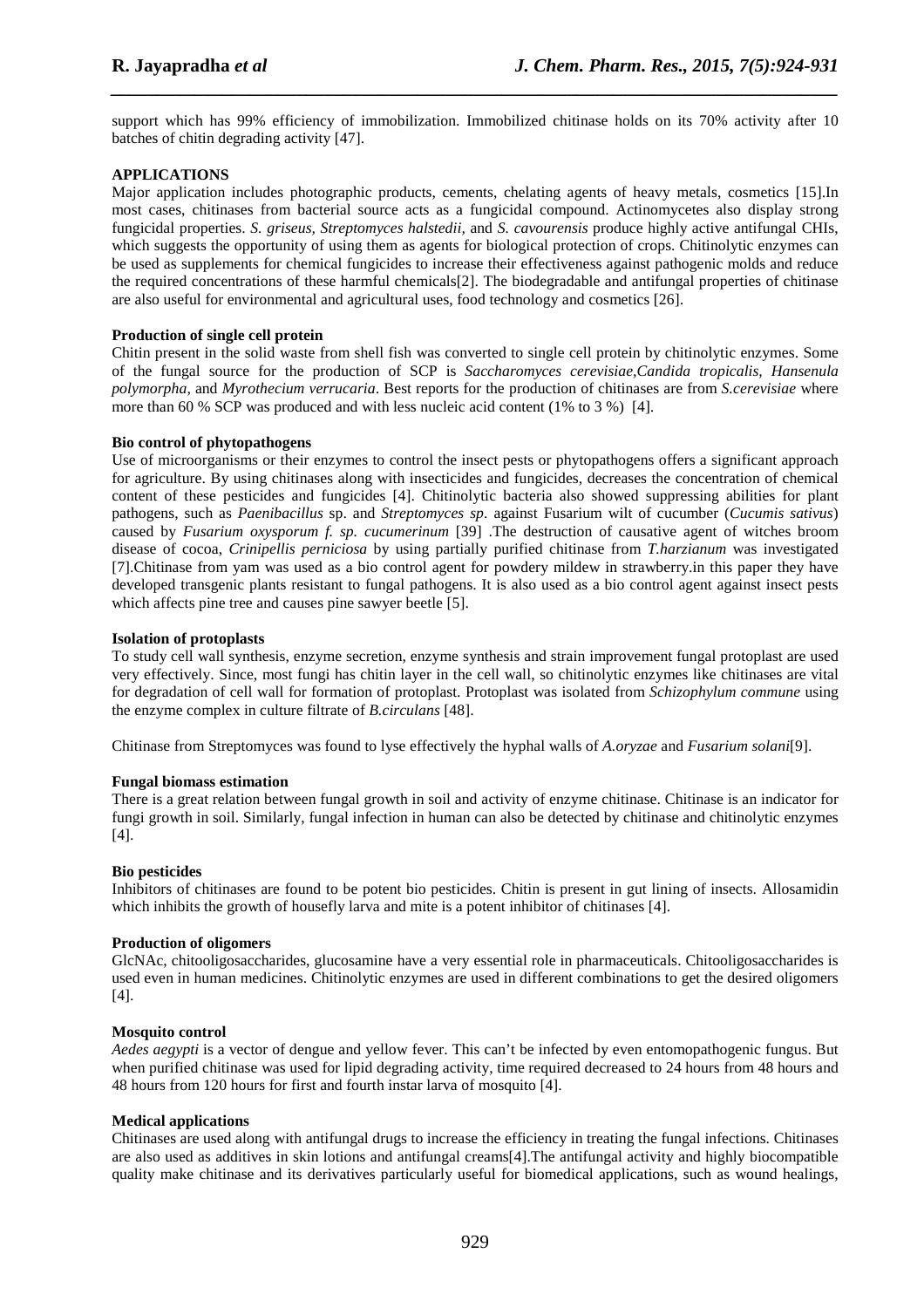drug delivery, cartilage tissue engineering and nerve generation [26]. Chitin and chitosan are used as membrane for drug delivery and also in tissue engineering. This in turn increases the need of highly purified enzymes. Chitinases are also used in anti-cancer therapy.

*\_\_\_\_\_\_\_\_\_\_\_\_\_\_\_\_\_\_\_\_\_\_\_\_\_\_\_\_\_\_\_\_\_\_\_\_\_\_\_\_\_\_\_\_\_\_\_\_\_\_\_\_\_\_\_\_\_\_\_\_\_\_\_\_\_\_\_\_\_\_\_\_\_\_\_\_\_\_*

#### **Allergic inflammation**

Though mammals cannot synthesize or metabolize chitin, a number of true chitinolytic enzymes like chitotriosidases, acidic mammalian chitinase (AMCase) or chitin-binding proteins or chitinase-like proteins (CLPs) such as Ym-1, Ym-2, and breast regression protein 39 were discovered in mammals. Thus, whether the chitotriosidase in humans has the same immunologic activity in allergic responses as AMCase in mouse is an interesting query that needs to be investigated in further studies [22].

#### **Chitinase in degradation of fish waste**

NAG, monomer of chitin is used in the manufacture of food products such as sweeteners, growth factors, chemicals, pharmaceutical intermediates[9].The chitinase activity in bioconversion of shell fish waste to NAG [44]

#### **CONCLUSION**

Recombinant techniques can be used to increase the production of chitinases for industrial purposes. Protein engineering can be used to produce chitinases with desired functions to meet the requirements of chitinases for treating various disorders. Reactors which supports the enhanced production of chitinases with appropriate parameters should be choosed. Since,carbon sources has a major influence in the enzyme productions, suitable carbon sources must be utilized. Influence of aeration, agitation rate on chitinase production is not given much importance. So scale up is difficult without full information about the required parameters. Not much research was done using airlift and bubble column reactors.

### **REFERENCES**

[1] P Binod; T Pusztahelyi; V Nagy; C Sandhya; G Szakacs; I Pocsi; A pandey, *Enzyme Microb. Technol.,***2005**, 36(7), 880-887.

[2] MS Brzezinska; U Jankiewicz; A Burkowska; M Walczak,*Curr. Microbiol*.,**2014**,68(1),71-81.

[3] SJ Chen; MC Chang, CY Cheng,*J. Ferment. Bioeng.,***1997,** 84(6), 610-613.

- [4] N Dahiya; R Tewari; GS Hoondal,*Appl. Microbiol. Biotechnol.,***2006**, 71(6), 773-782.
- [5] K J Daizo,*Metals Mater. Min*, **2005,** 15(1), 33-36.
- [6] MP Das; L J Rebecca; S Sharmila; Anu; A Banerjee; D Kumar,*J. Chem. Pharm. Res.,* **2012**, 4(11),4816-4821.

[7] JL De Marco; L H C Lima; MV de Souza; C R Felix, *World J. Microbiol. Biotechnol.,***2000,** 16(4), 383-386.

- [8] L Duo-Chuan,*Mycopathologia,***2006,** 161(6), 345-360.
- [9] P Felse; T Panda,*Bioprocess Eng.,* **2000,** 23(2), 127-134.

[10]P A Felse; T Panda,*Process Biochem.,* **1999**, 34(6), 563-566.

- [11]LF Fleuri; HY Kawaguti;HH Sato,*Braz. J. Microbiol.*,**2009**, 40(3), 623-630.
- [12]T Fukamizo,*Curr. Protein Pept. Sci.,* **2000,** 1(1), 105-124.

[13]RGomes; L Semedo; RMA Soares; CS Alviano; LF Linhares; RRR Corlho,*Lett. Appl. Microbiol.,***2000***,*30(2), 146-150.

- [14]SH Guo; J K. Chen; WC Lee,*Enzyme Microb. Technol.*,**2004**, 35(6), 550-556.
- [15]G Haki; S Rakshit,*Bioresour. Technol.,***2003,**89(1), 17-34.
- [16]R Hamid; M A Khan; M Ahmad; M M Ahmad et al, *J. Pharm. Bioall. Sci.*, **2013**,5(1), 21.
- [17]YHan; B Yang; F Zhang; X Miao; Z Li,*Mar. Biotechnol.,***2009**, 11(1), 132-140.
- [18]Z Hao; Y Cai ; X Liao; X Zhang; X Fang et al, *Braz. J. Microbiol,* **2012**, 43(1), 177-186.
- [19]PM Kao; S C Huang; YC Chang; YC Liu,*Process Biochem.,* **2007**, 42(4), 606-611.
- [20]KJ Kim, Y J Yang; JG Kim,*J. Biochem. Mol. Biol.,***2003**, 36(2),185-189.

[21] S Kumaran; B Deivasigamani; U Vairagkar; S Balamurugan; M sakthivel,*Asian Pac. J. Trop. Dis.*,**2012**, 2, S861-S864.

[22]CG Lee,*Yonsei Med. J.*,**2009,** 50(1), 22-30.

[23]BL Liu; PM Kao; YM Tzeng; KC Feng, *Enzyme Microb. Technol*., **2003**, 33(4),410-415.

[24]B Mahadevan; DL Crawford, *Enzyme Microb. Technol*., **1997,** 20(7), 489-493.

- [25]U Mane; A Deshmukh,*Afr. J. Biotechnol.,***2009,** 8(23).
- [26]P Manivasagan; J Venkatesan; K Sivakumar; SK Kim,*Microbiol. Res*,**2014**, 169(4), 262-278.
- [27]A Marmann; AH Aly; W Lin; B Wang; P Proksch,*Mar. Drugs*, **2014,** 12(2), 1043-1065.
- [28]KS Matsumoto,*Adv. Agric. Food Biotechnol.*,289.
- [29]S Meena; R K Gothwal;J Saxena; M K Mohan; P Ghosh,*Ann. Microbial*,, **2014**, 64(2), 787-797.
- [30]A Nagpure; B Choudhary; S Kumar; RK Gupta,*Ann. Microbial*,**2014**,64(2), 531-541.